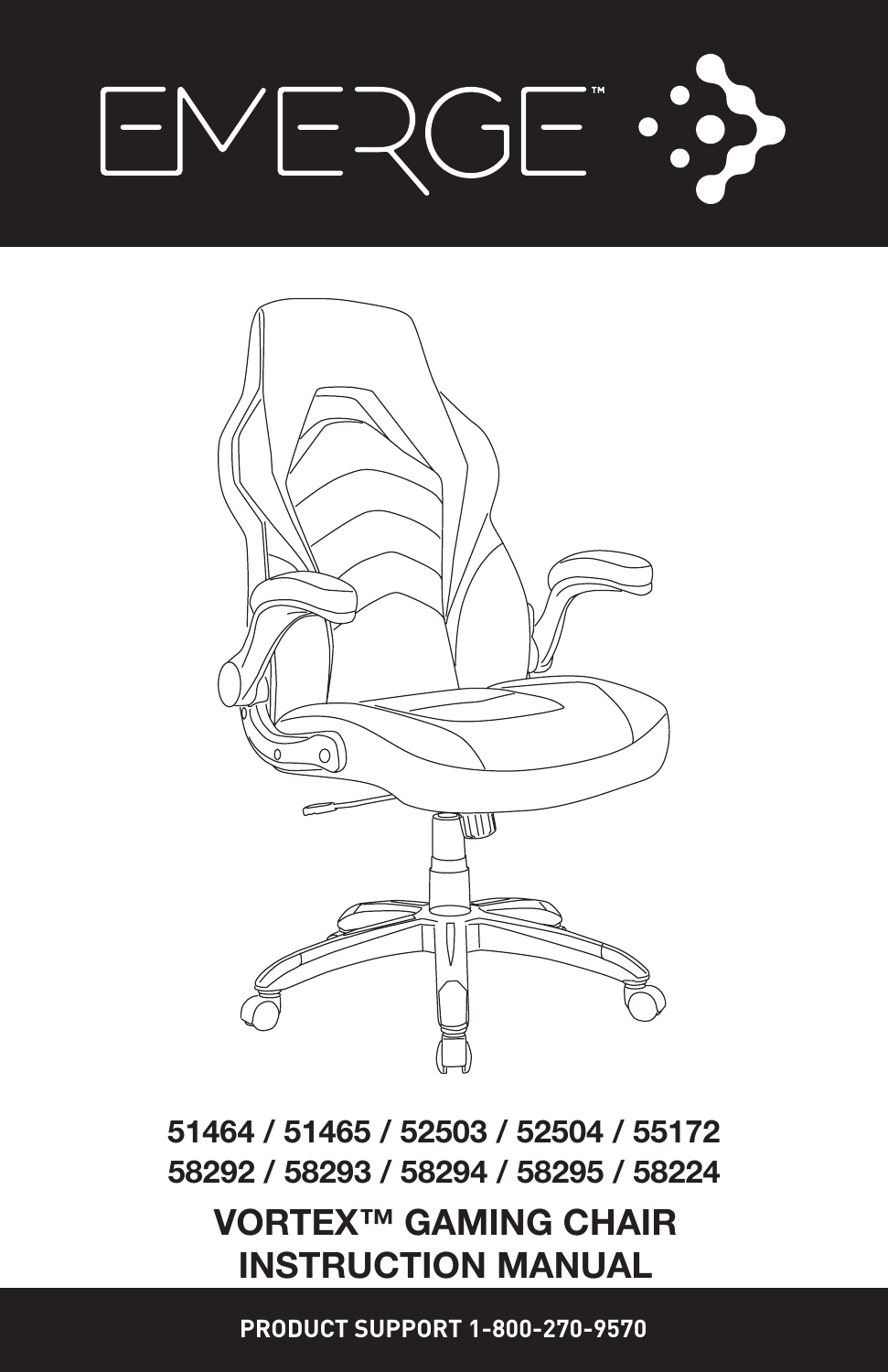### **GET READY FOR PEAK PERFORMANCE PRODUCTS THAT EMPOWER**

Your Emerge™ chair is almost ready for action. Simply assemble following the directions on Page 4 and you'll be ready in no time.

### Got questions? We've got you.

Call our product support experts 8.00am—8.00pm EST (Monday-Friday) 1-800-270-9570

Call our in-home assembly experts (additional fees apply) 9.00am — 7.00pm EST (Monday-Friday) 9.00am — 5.00pm EST (Saturday) 1-866-826-6622

With rigorous performance testing and next-level features that can be customized to complement your personal playing style, Emerge helps you up your game. Made to last and impress, each chair is designed and vetted to meet our highest standards — and yours.

Ready. Set. Game on.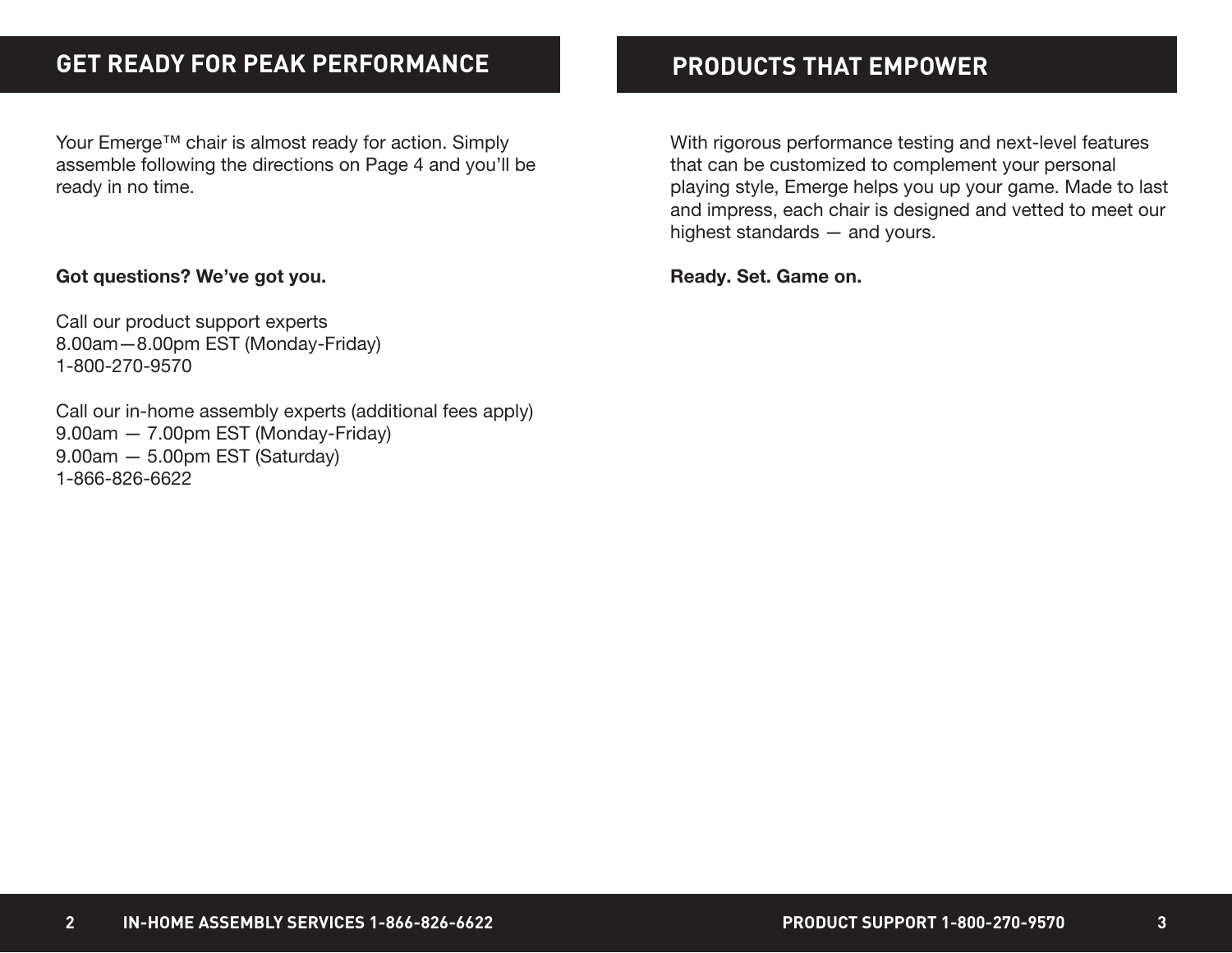### Elevate Your Game.

High performance players need gear that helps them transcend to the next level. Emerge is specially designed with your unique gaming needs in mind. With advanced features that can easily be fine-tuned to your preferences, you'll soon be ready to take on your next challenge. Get ready to be in a league of your own.

### **PRODUCT FEATURES**

### Seat Height **Adjustment**

Seat height adjusts to assure correct posture and relieves stress on back, thighs and legs.

Upright Tilt Lock Simple locking mechanism fixed seat in upright position to assure healthy posture.





### Easy adjustment of chair flexibility avoids heavy pushing and relaxes muscles.

Tilt Tension

Pivoting Arms Arms adjust up and down to ease pressure on neck and support shoulders.



### **FEATURES INSTRUCTIONS**

#### Seat Height Adjustment

- Pull up on the lever located on the right side of the seat.
- Lower or raise the seat to your desired height, then release the lever to lock the seat height into position.



#### Tilt Tension

- Grasp the knob under the front center of the seat.
- For firmer/stiffer twist counter clockwise.
- For softer/looser twist clockwise.



#### Upright Tilt Lock

- Locate the handle underneath the right side of the seat.
- Pulling the handle all the way out allows the chair to tilt.
- Pushing the handle in when the chair is in the fully upright position locks the chair in place.

#### Pivoting Arms

- Arms can be pivoted out of the way so that the chair can be pushed under a desk.
- Pull arms down for use.



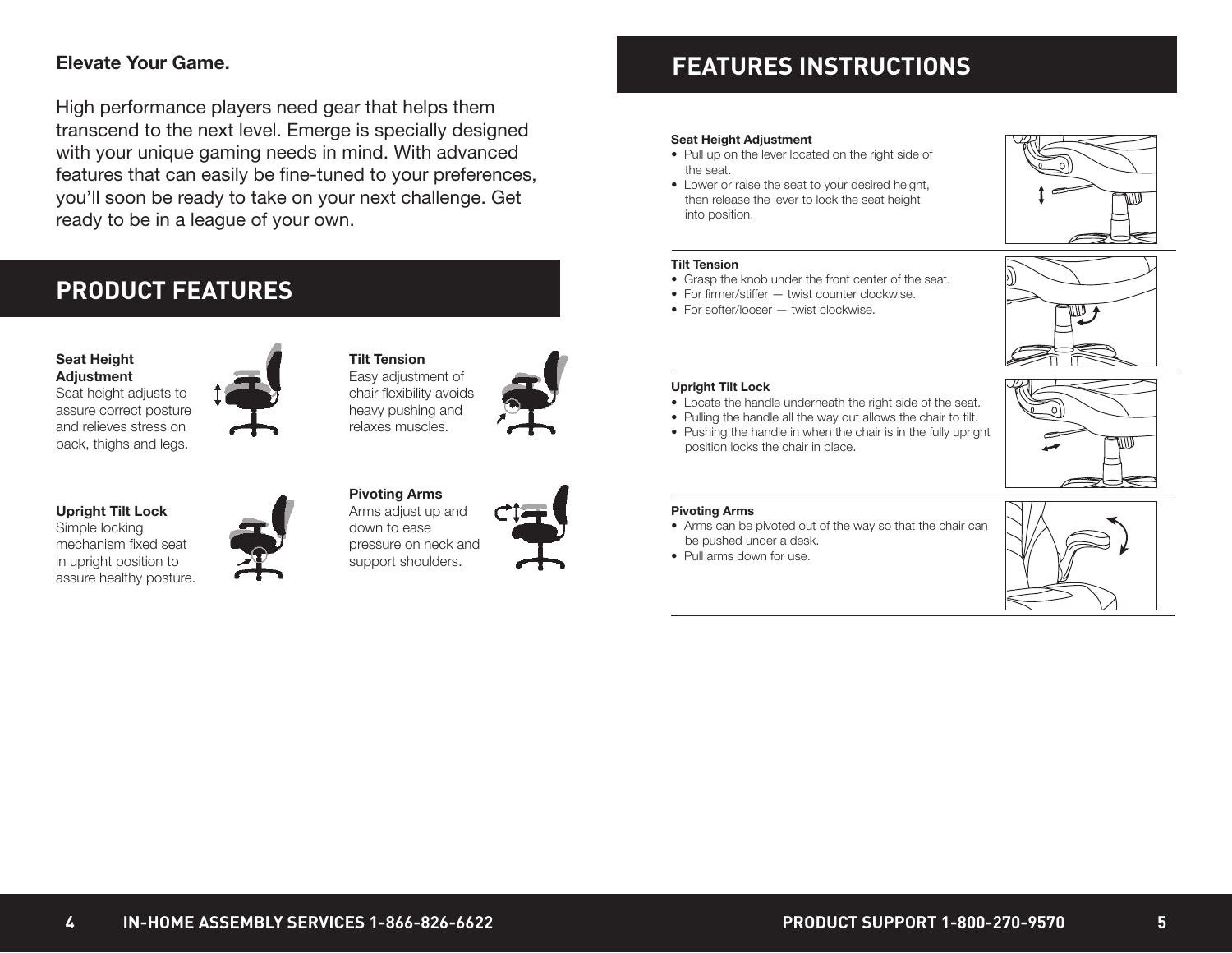

### **INCLUDED PARTS ASSEMBLY INSTRUCTIONS**

Each piece of hardware needed for each step is located in the corresponding segment in your Easy Parts Pack.



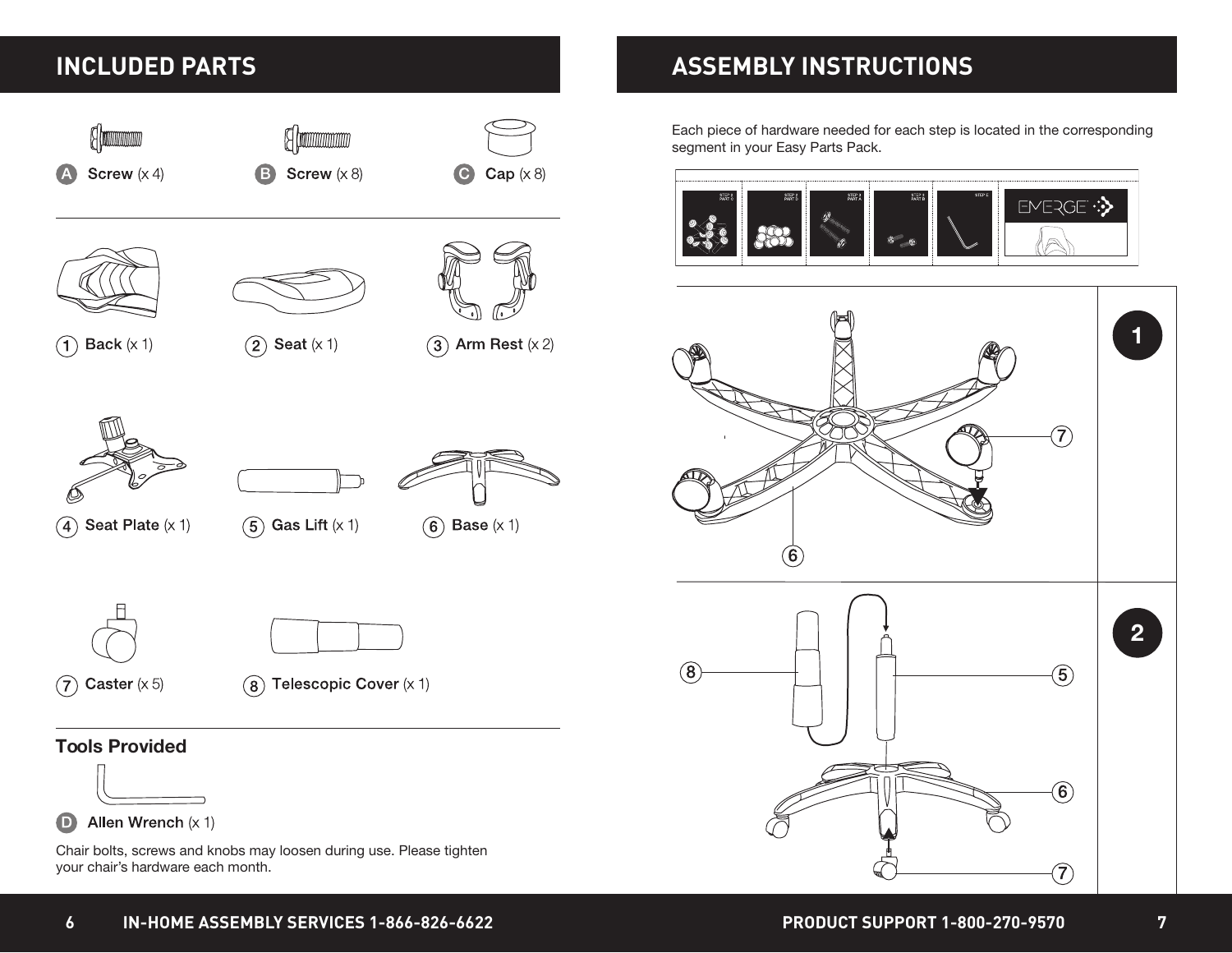

# **ASSEMBLY INSTRUCTIONS (CONTINUED)**

**5**

 $\bullet$  (x 2)

(Frammun)

 $\bullet$  (x 2)

**A** (monomono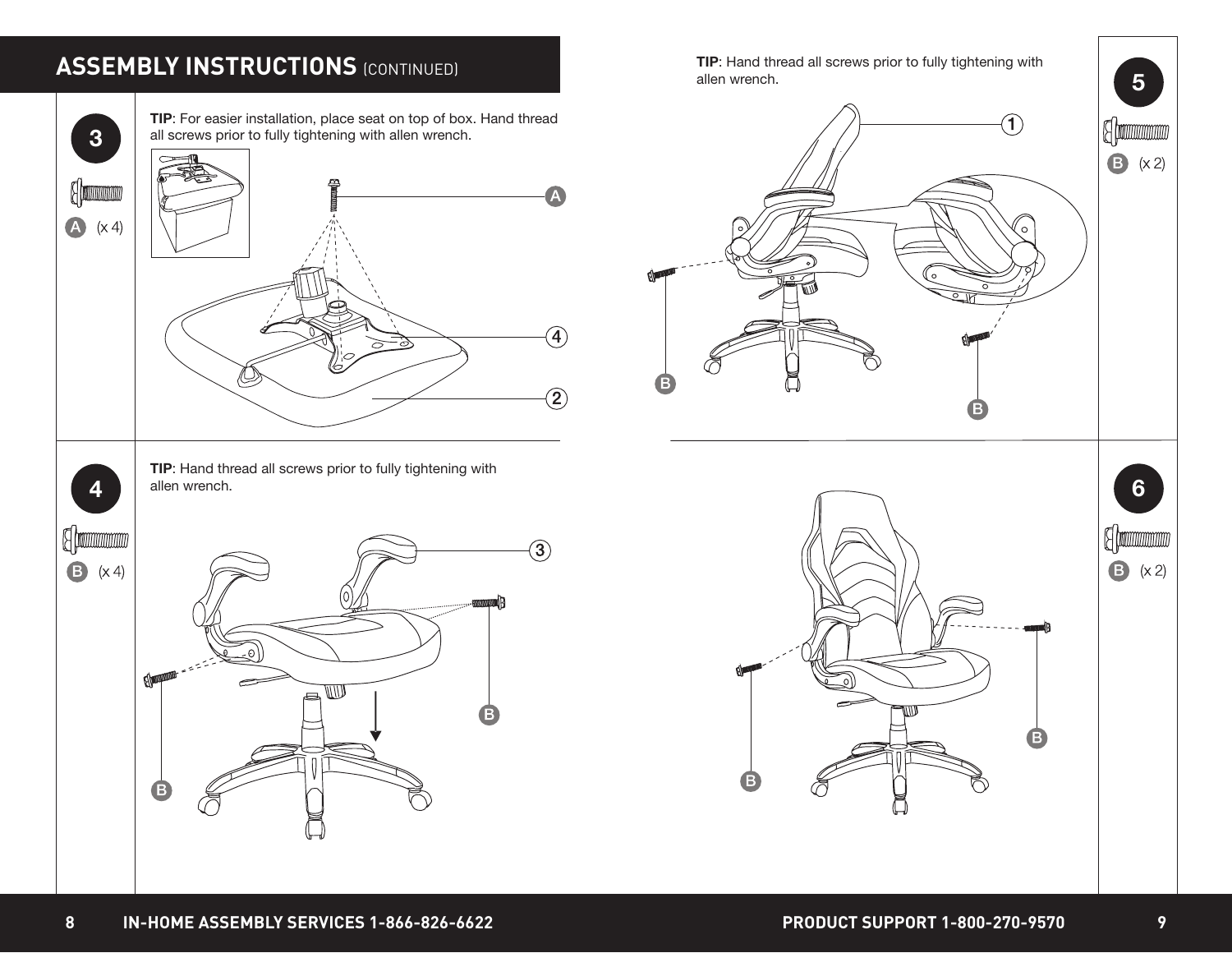# **ASSEMBLY INSTRUCTIONS (CONTINUED)**



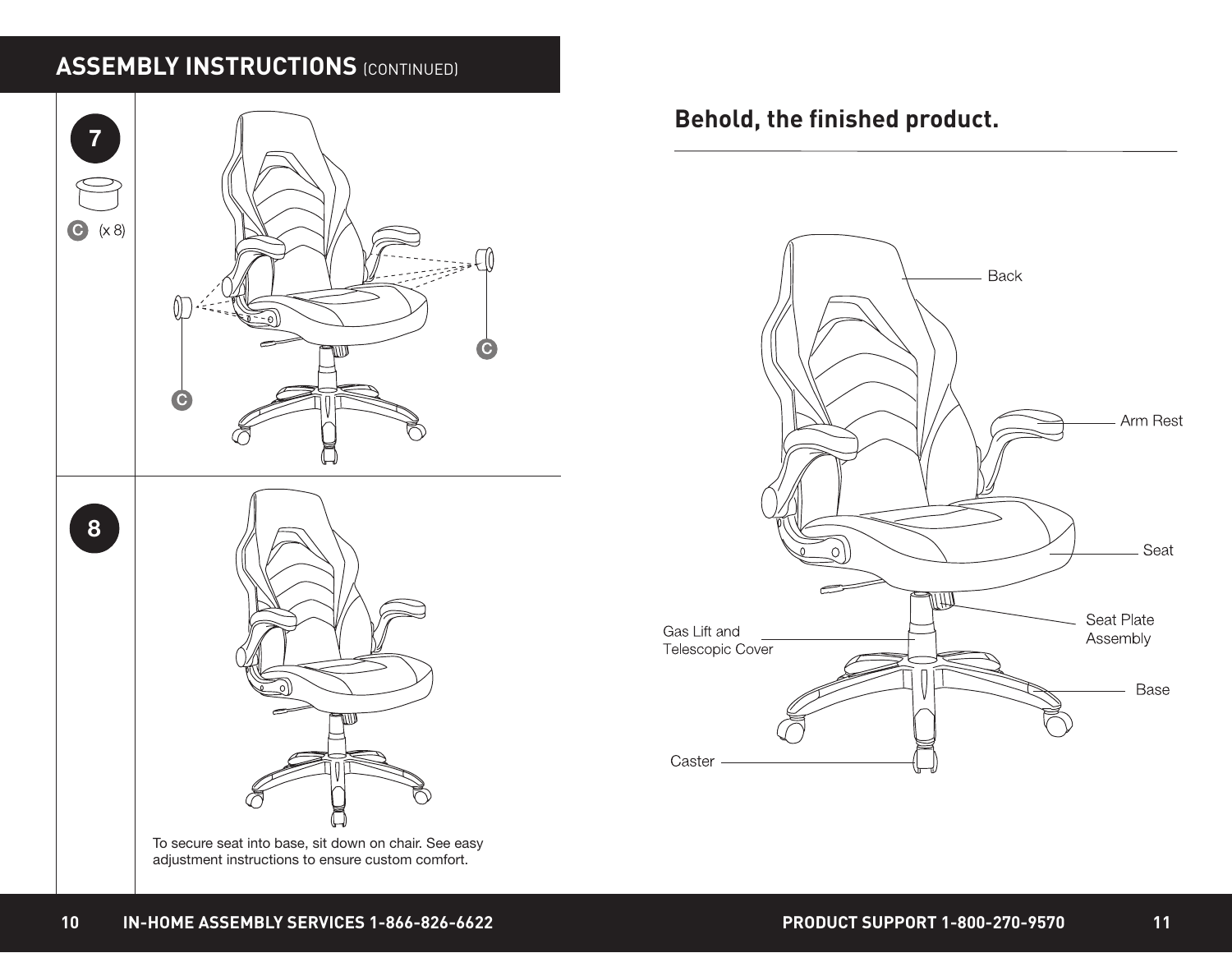### **WARRANTY**

Emerge™ warrants to the original purchaser of this Emerge™ Brand Chair against defects in design, assembly, material, or workmanship for 7 years from the original date of purchase. In the event of a defect in the design, assembly, materials or workmanship of this product within 7 years from the original date of purchase, Emerge will replace any such defective part. Parts included under this warranty are nonmoving metal components, chair frame, pneumatic cylinder, upholstery and all other parts. To claim your replacement parts, contact product support at 1-800-270-9570. Original receipt or proof of purchase is required to obtain replacement parts. This warranty is based on up to 10 hours of continual use within a 24-hour period for users weighing up to 275 lb. (124 kgs).

Claims under this limited warranty or any implied warranty shall be limited to replacement of 100% of the chair or refund of purchase price at Emerges' sole option.

This warranty does not apply to normal wear or damage from misuse, abuse, improper storage or handling, installation, accident, repair or alteration or other circumstances not directly attributable to manufacturing or material defects.

THIS WARRANTY IS EXCLUSIVE AND IN LIEU OF ALL OTHERS, WHETHER ORAL OR WRITTEN, EXPRESS OR IMPLIED. EMERGE SPECIFICALLY DISCLAIMS ANY AND ALL IMPLIED WARRANTIES, INCLUDING WITHOUT LIMITATION, WARRANTIES OF MERCHANTABILITY AND FITNESS FOR A PARTICULAR PURPOSE. IN NO EVENT WILL EMERGE BE LIABLE FOR ANY INCIDENTAL, DIRECT, INDIRECT, SPECIAL, PUNITIVE, OR CONSEQUENTIAL DAMAGES (SUCH AS BUT NOT LIMITED TO, DAMAGES FOR LOSS OF PROFITS, BUSINESS, SAVINGS, DATA OR RECORDS) RELATED TO THIS PRODUCT.

This warranty gives you specific legal rights, and you may also have other rights that vary depending upon the state, province, territory or country. Some states, provinces and territories do not allow the exclusion or limitation of incidental or consequential damages or limitation on how long an implied warranty lasts. Except as stated herein, no other warranties shall apply.

Patents/Brevets/Patentes EU/UE 000656616-0001 Canada/Canada/Canadá CA-118893